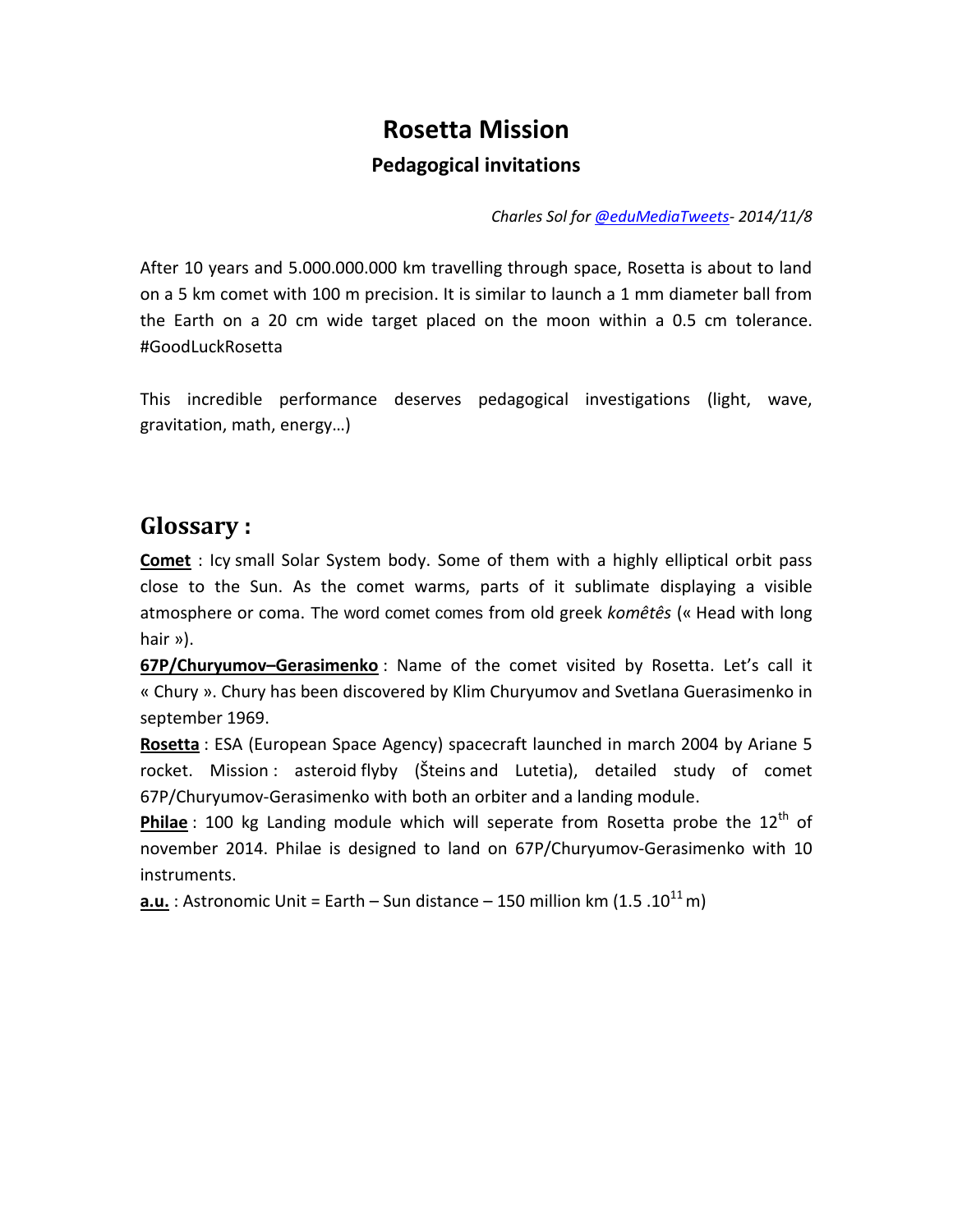# **Comet 67P/Churyumov-Gerasimenko**



Chury compared to Mahattan – Non spherical shape at all





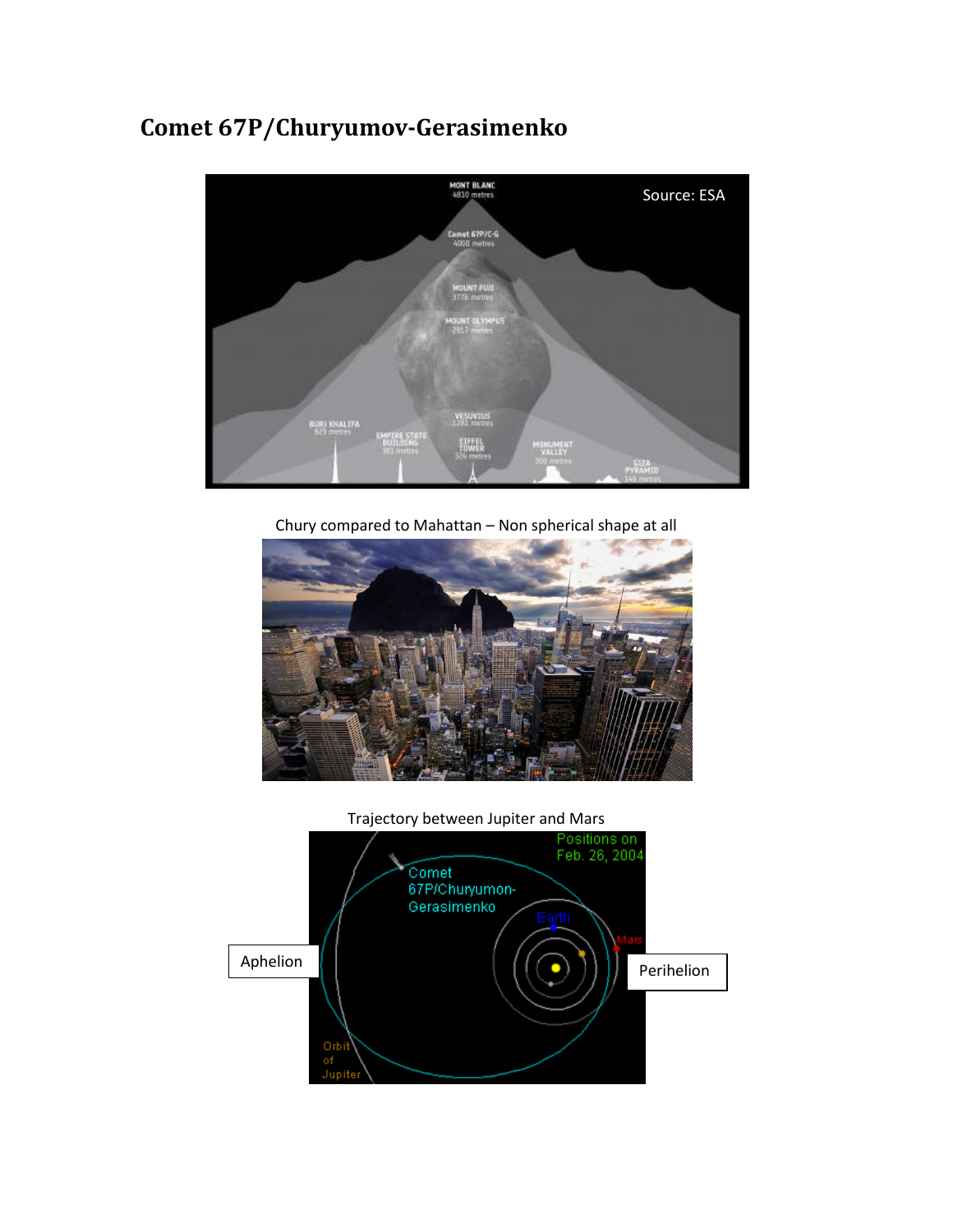## **67P/Churyumov-Gerasimenko in numbers**

- 2 km 5 km non spherical object
- 1.10<sup>13</sup> kg (Mass of the Earth : 6.10<sup>24</sup> kg)
- 400 kg/m<sup>3</sup> (density is 0.4) Chury floats in water !
- 6.5 years period
- Velocity at perihelion : 34 km/s
- Velocity at aphelion : 7.5 km/s
- Velocity at rendezvous with Rosetta : 18 km/s
- Temperature: -70°C
- 4 % Albedo. Very dark. Charcoal like. Moon's albedo is 7 %

## **Astronomical orders**

- 5.000.000.000 km : Distance travelled by Rosetta before rendezvous (5.10 $^9$  km =  $30$  a.u. = 15 Earth – Sun go back)
- 750.000.000 km : Distance to the Sun in november 2014 = 5 a.u.
- 10 years : Mission duration since launch.
- 1 Billion € : Mission price.
- Gravity on Chury  $\approx 10^{-4}$  m.s<sup>-2</sup> (Earth : 9.8 m.s<sup>-2</sup> is 100.000 times more)
- 7h : Duration of the free fall of Philae when separated from Rosetta at 20 km of altitude. Such a free fall would be 3 minutes long on the Earth (friction neglected)
- 65.000 km/h (18 km/s) : Chury and Rosetta speed at rendezvous compared to a gun bullet which is about 3000 km/h)
- Escape velocity  $\approx 1 \text{ m.s}^{-1}$  (a mild jump could put you in orbit around the comet)

### **Timeline**

- 1969 : Comet is doscovered by Klim Churyumov and Svetlana Guerasimenko
- 1993 : ESA decides Rosetta mission (initially with another comet)
- 2004 : Rosetta launch with Ariane 5 rocket
- 2008 : Steins asteroid flyby
- 2010 : Lutetia asteroid flyby
- 2011 : Rosetta probe is put in hibernation mode for 31 months
- January 2014 : Rosetta is taken out of hibernation mode.
- March 2014 : Philae lander is taken out of hibernation mode
- November 2014 : Philae landing on the 67P/Churyumov-Gerasimenko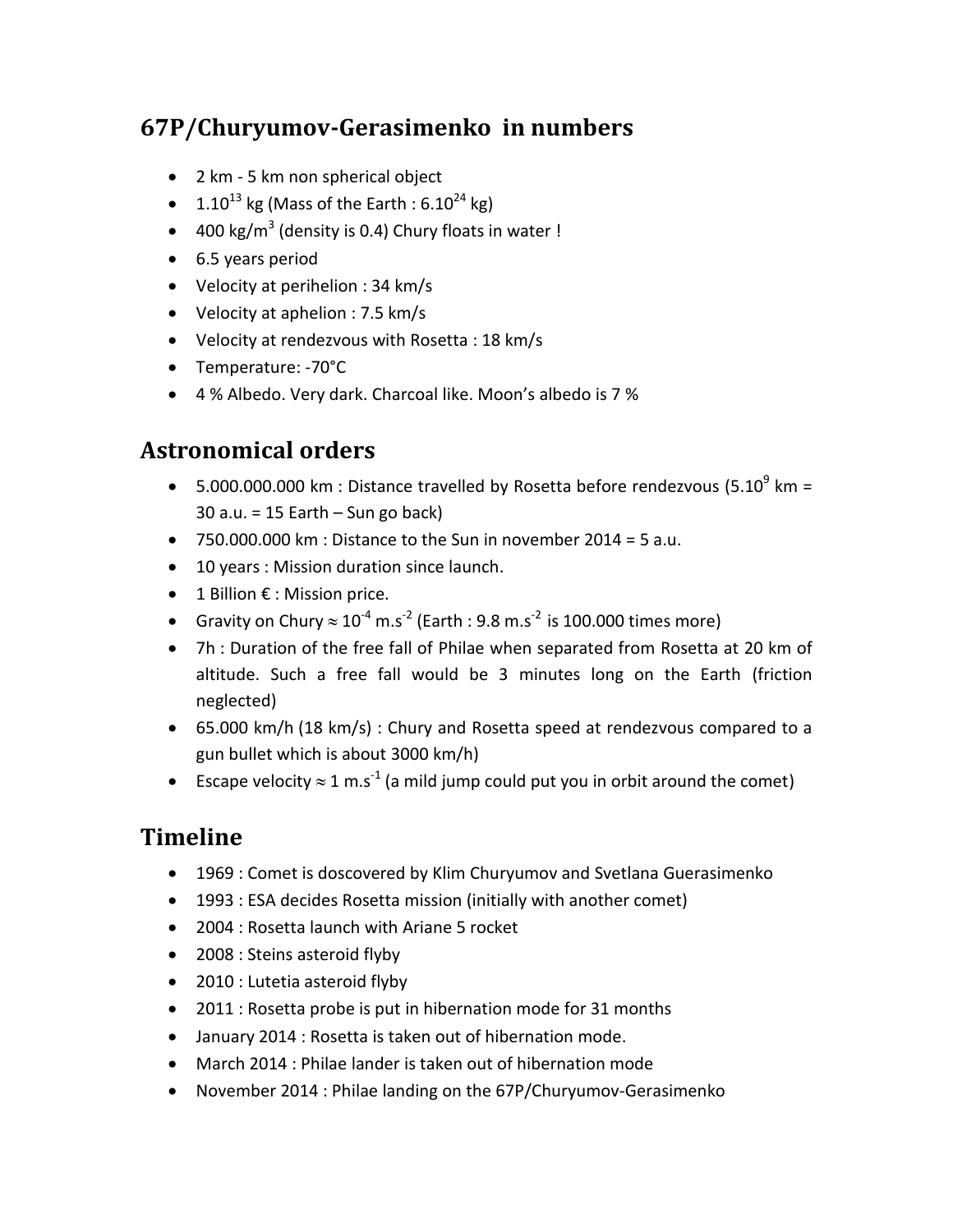- August 2015 : Comet at perihelion (near point to the sun = maximum outgas)
- December 2015 : end of mission

## **Pedagogical scenario**

Level : Middle School – High School

Few details are provided since a lot of documentation exists on the web for each subject Thank you for contacting me @eduMediaTweets for corrections or suggestions.

### **Spped of light** :

 How to send and receive information and orders to/from Rosetta from ground control? Radio waves. #eduMedia :

http://www.edumedia-sciences.com/en/a189-electromagnetic-spectrum

 Can we pilot Rosetta and Philae from the Earth to control the landing pf Philae for example? No, electromagnetic signals travel at the speed of light. 30 minutes delay will apply as a result of a 600.000.000 km distance between Rosetta and the Earth. No immediate/real time communications are possible.

### **Mass, density :**

- How dow we find out the mass of a comet? Good question. It seems gravitation law make this easy but it is not. Kepler third law  $a^3$  $\overline{T}$ G  $\frac{1}{4\pi^2}$  links period *T* and semi-major axis *a* of the ellipse of the comet with mass *M* of the Sun. We do not have information of the orbiting object, and engineers didn't really know this mass before arriving close to it. Kepler third law would help if Chury had a satellite orbiting around. Trajectory of this satellite (*as*, *Ts*) would reveal Chury's mass according to  $a_s^3$  $\overline{T_S^2}$ G  $\overline{4\pi^2}$ , but Chury has no satellite … well … now it has Rosetta. Observations of Rosetta's motion indicate now a  $10^{13}$  kg mass and a gravity between  $10^{-4}$  and  $10^{-3}$  m.s<sup>-2</sup>.
- What about Density? Volume is easily computed from tele-detection and density is found out: 0.47 (tons/m<sup>3</sup>) which is 10 times weaker than density of Earth or Moon. It is half the density of water so 67P would float in water. Floating or sinking is just a question of density. #eduMedia: http://www.edumediasciences.com/en/a459-sink-or-float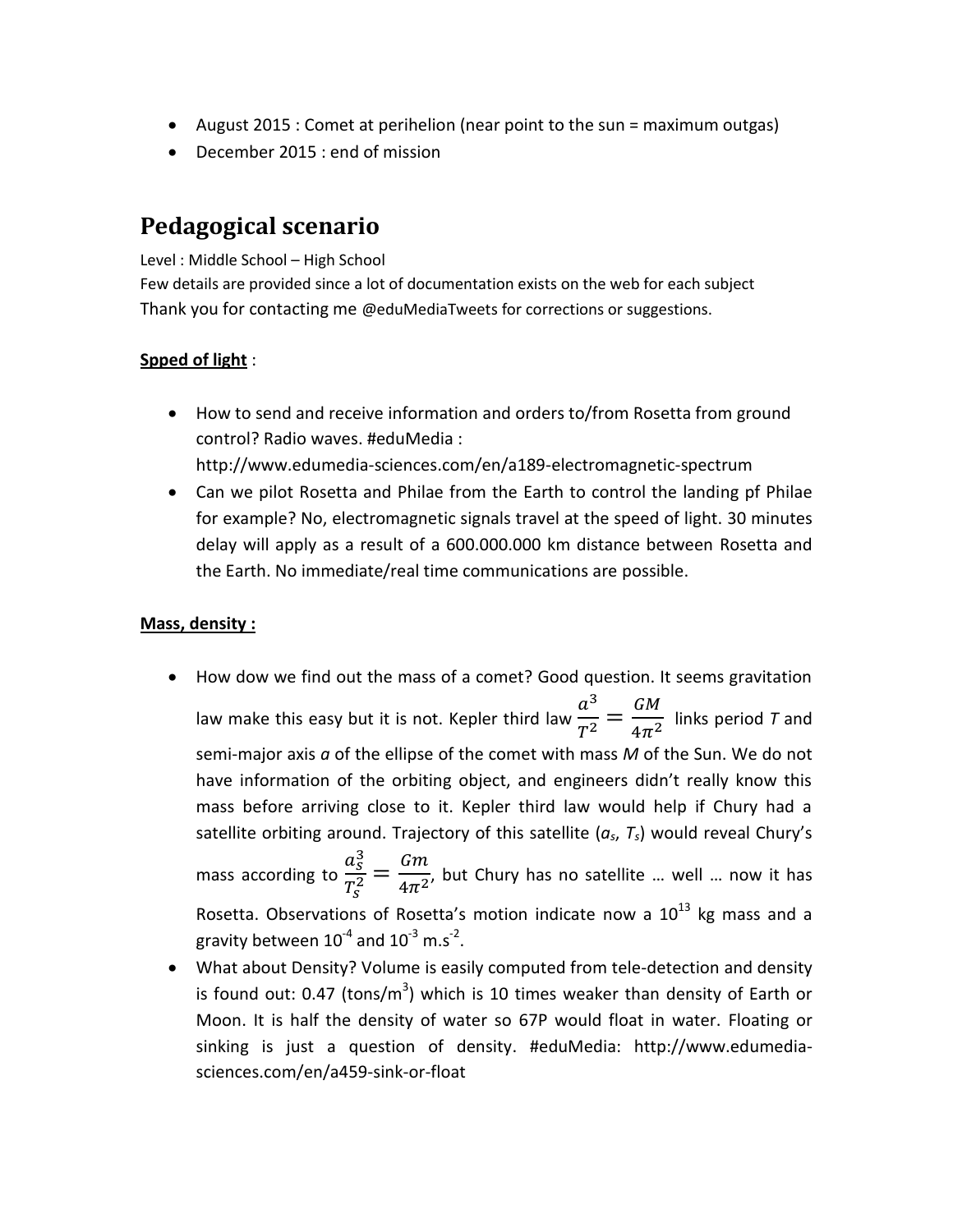#### **Gravitation :**

Do not confuse weight and mass ! #eduMedia http://www.edumedia-sciences.com/en/v41 weight-and-mass

- Gravity field on the comet is 100.000 times weaker than on the Earth. Does it matter? Such a weak gravitation field makes it difficult to remain in orbit around 67P. Rosetta speed has to be accurate to remain in orbit or it would escape the attraction of Chury. As a result, it is also very difficult to land. No one knows what a comet's surface is like. Too soft or fudgy, and Philae will sink. Too hard and Philae could rebound. This is why engineers have designed harpoons to prevent the lander from rebounding into space.
- Find out the escape velocity on 67P/Churyumov–Gerasimenko. Let's consider the comet as a perfect 2 km radius sphere, with  $10^{13}$  kg mass. The following formula is easy to determine :

$$
V_e = \sqrt{\frac{2GM}{R}} = 0.7 \ m. \ s^{-1}
$$

Value is close to 1 m.s<sup>-1</sup>. It is 11 km.s<sup>-1</sup> on the Earth. This is why you need a powerful rocket to escape the Earth gravitational attraction. But on Chury, a good flexion/extension of your knees could be enough!

• Considering that gravity  $g = 10^{-4}$  m.s<sup>-2</sup> is constant within 20 km surrounding 67P (which is completely false!) how long does it take for Philae (100 kg) to reach the ground once released with no initial velocity by Rosetta? Applying the Newton's law of motion, we find  $z=\frac{1}{2}$  $\frac{1}{2}gt^2$ , which lead to a 5h30 free fall. More accurate computation is easy to do in a case of a spherical object, keeping in mind that g depends on altitude z. Integral calculus is therefore requested. The real value is about 7h long including a 0.7  $\text{m.s}^{\text{-1}}$  initial velocity.

#### **Astronomy :**

- What is a comet? So many documents on this subject.
- Why choosing to land on a comet? Comets likely remain largely unchanged since their formations 4.6 billion years ago. So studying their composition and behaviour should provide clues about the conditions that existed at the birth of the solar system.
- 67P/Churyumov–Gerasimenko is only 7° angle with the ecliptic. Are all comets like this? No. Comets comes mainly from two sources: Oort cloud which is a sphere surrounding the Solar System in all directions and, closer to us, the Kuiper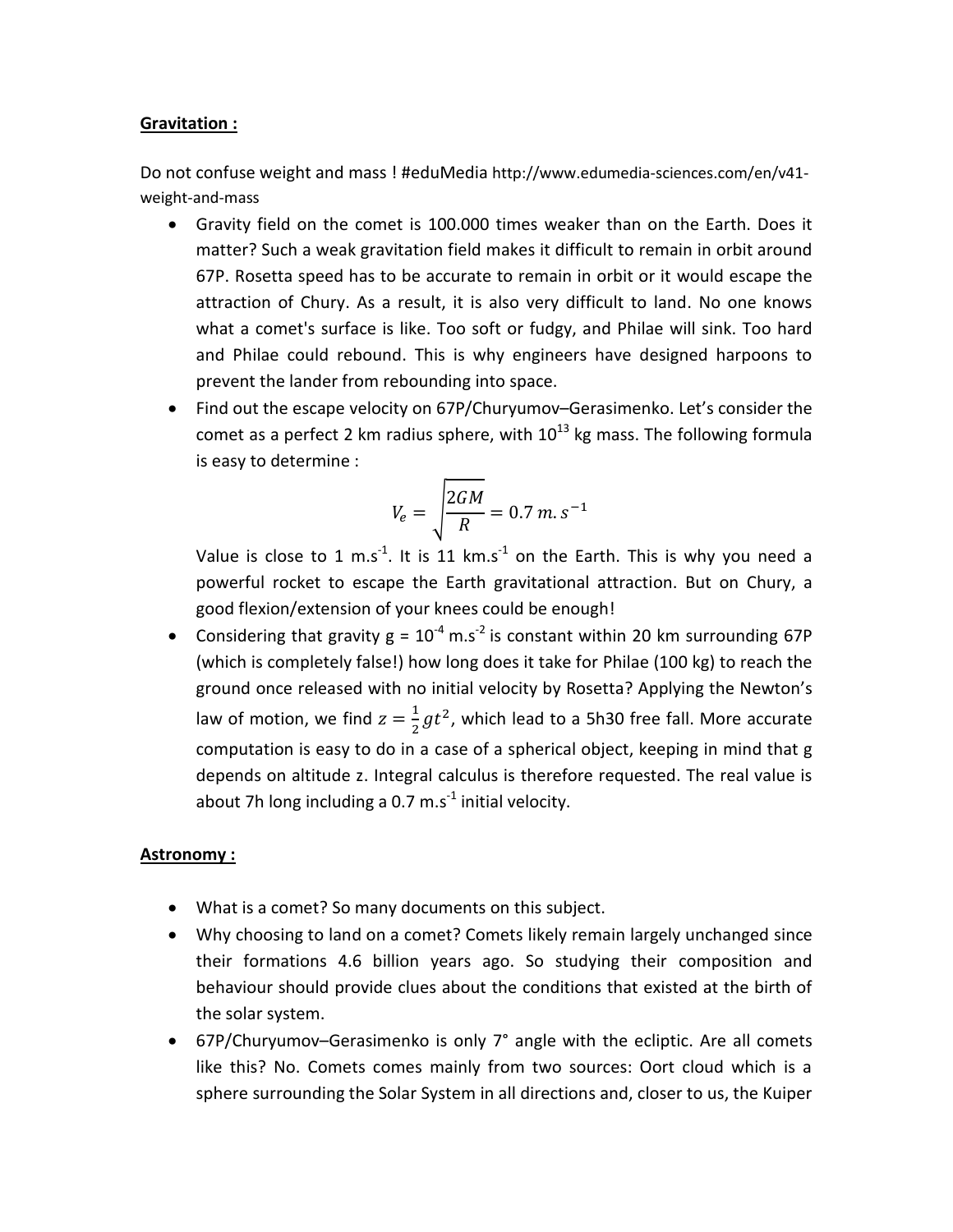belt which is more like a disk aligned with the ecliptic. Scientists conclude that origin of 67P/Churyumov–Gerasimenko is likely to be in Kuiper belt rather than the Oort's cloud: http://www.solarviews.com/browse/comet/kuiper3.jpg

- What is the trajectory of a comet? Ellipse or parabola. #eduMedia https://www.edumedia-sciences.com/en/a243-kepler-s-laws
- Does all comets have a coma? Coma is formed when the comet passes close to the [Sun.](http://en.wikipedia.org/wiki/Sun) It warms, and parts of it [sublimate.](http://en.wikipedia.org/wiki/Sublimation_(chemistry)) It is the reason why Rosetta rendezvous is so far away. Philae could not land on a active comet.
- Why comets are not spherical objects like stars or planets? The larger the object, the stronger its gravitational field. Mountains could become too heavy and cannot stand on the surface. Since gravity pulls toward the center of the planet or star, everything gets pulled down into a roughly spherical shape. Gravity os too low on tiny objects like comets or asteroids.

#### **Space technology :**

- How to launch a spacecraft or a satellite? It takes a rocket to escape Earth's gravity: #eduMedia Ariane5 : <https://www.edumedia-sciences.com/en/a61-rocket>
- How does the spacecraft fly to final destination? Spacecrafts have their own engines but for long distance mission, you need to save propellant and you may need gravitational assistance. The "assist" is provided by the motion of a planet as it pulls on the spacecraft.

[http://fr.wikipedia.org/wiki/Assistance\\_gravitationnelle#mediaviewer/File:Swingby\\_acc](http://fr.wikipedia.org/wiki/Assistance_gravitationnelle#mediaviewer/File:Swingby_acc_anim.gif) anim.gif . Rosetta has done this 4 times as you can see on the video below summarizing the 10 years journey. Gravitational slingshots are visible at 4 s (Earth assist), 12s (Mars assist), 14s (Earth assist), 21s (Earth assist). http://www.esa.int/spaceinvideos/Videos/2014/01/Chasing a comet

- How to accelerate in empty space? Action/reaction principle. #eduMedia <http://www.edumedia-sciences.com/en/a463-action-reaction-principle> . Problem is that to eject mass, you need to take it with you first. The launching company may not appreciate this since extra mass is not so welcome aboard and you may prioritize scientific instruments because it is the main goal of the mission.
- Instruments? About 20 instruments including cameras (all wavelength), mass spectrometers, sismograph.
- What energy source for all these instruments? No refuel available. Spacecraft operating in the inner [solar system](http://en.wikipedia.org/wiki/Solar_system) usually rely on the use of [photovoltaic](http://en.wikipedia.org/wiki/Photovoltaic) [solar](http://en.wikipedia.org/wiki/Photovoltaic_module)  [panels](http://en.wikipedia.org/wiki/Photovoltaic_module) to derive electricity from [sunlight.](http://en.wikipedia.org/wiki/Sunlight) Be aware that solar energy decrease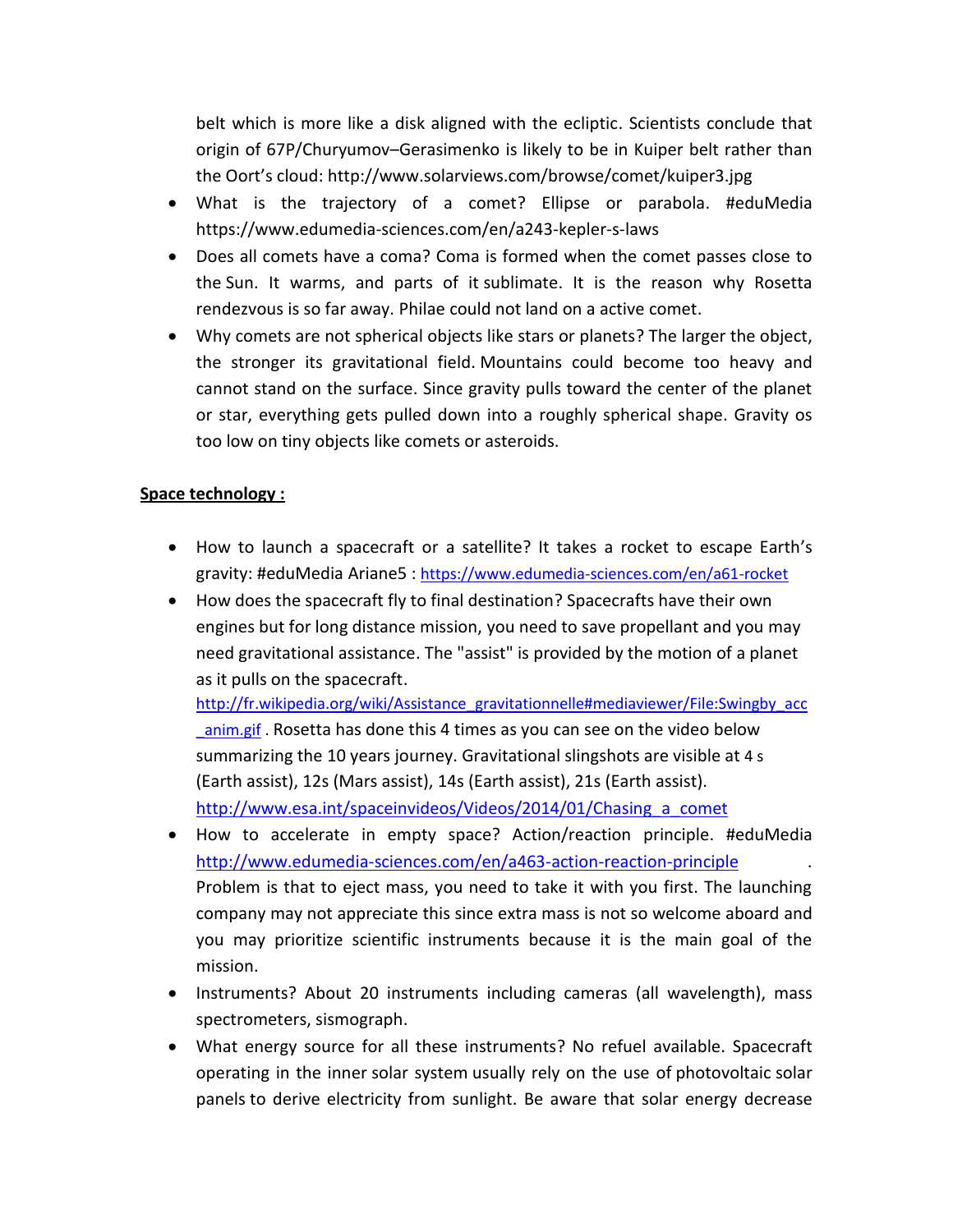according to the square of the distance to the sun. Rosetta is 750.10<sup>6</sup> km away from the Sun which is 5 times the distance of the Earth. Therefore, solar energy received by a photovoltaic panel or Rosetta is 25 times lower than the similar panel placed on Earth (150.10<sup>6</sup> km to the Sun).

Other projects could be lead in Chemistry, math… but let's stop now. If you have time, you could approach all these subjects within a big classroom project : « Let's manage the landing of a spacecraft on a comet »:

- What is a comet?
- Why to go there?
- What not to forget before leaving Earth?
- How to escape Earth's gravitational attraction?
- How will you localize the spacecraft from ground-control?
- Adjust your trajectory into space.
- Save Energy.
- How to communicate within deep space?
- When do you land on the comet?
- What is a good landing spot? How do you find it when you discover only the real geography of the comet?
- Could you leave on a comet?

### **Evocating names : Rosetta, Philae, Agilkia ?**

All these terms refer to ancient Egypt. Champollion (french) published the first translation of the [Rosetta Stone](http://en.wikipedia.org/wiki/Rosetta_Stone) hieroglyphs in 1822. Rosetta stone is a stele of Egyptian origin featuring a decree in three scripts. One of them was hieroglyphs. He also studied Egyptian inscriptions from the Obelisk of Philae (Island on the river Nile).

Wikipedia: "The probe is named after the [Rosetta Stone,](http://en.wikipedia.org/wiki/Rosetta_Stone) a [stele](http://en.wikipedia.org/wiki/Stele) of [Egyptian](http://en.wikipedia.org/wiki/Ancient_Egypt) origin featuring a [decree](http://en.wikipedia.org/wiki/Decree) in three scripts. The lander is named after the [Nile](http://en.wikipedia.org/wiki/Nile) island [Philae,](http://en.wikipedia.org/wiki/Philae) where [an obelisk](http://en.wikipedia.org/wiki/Philae_obelisk) was discovered with Greek and Egyptian inscriptions. A comparison of the hieroglyphs on the Rosetta Stone and the obelisk catalysed the deciphering of the Egyptian writing system. Similarly, it is hoped that these spacecraft will result in better understanding of comets and the early [Solar System.](http://en.wikipedia.org/wiki/Solar_System) In a more direct analogy to its namesake the *Rosetta* spacecraft also carries a micro-etched nickel alloy [Rosetta](http://en.wikipedia.org/wiki/Rosetta_Project)  [disc](http://en.wikipedia.org/wiki/Rosetta_Project) donated by the [Long Now Foundation](http://en.wikipedia.org/wiki/Long_Now_Foundation) inscribed with 13,000 pages of text in 1200 different languages."

Rosetta is also a mineral symbol (stele) reminding the mineral nature of a comet.